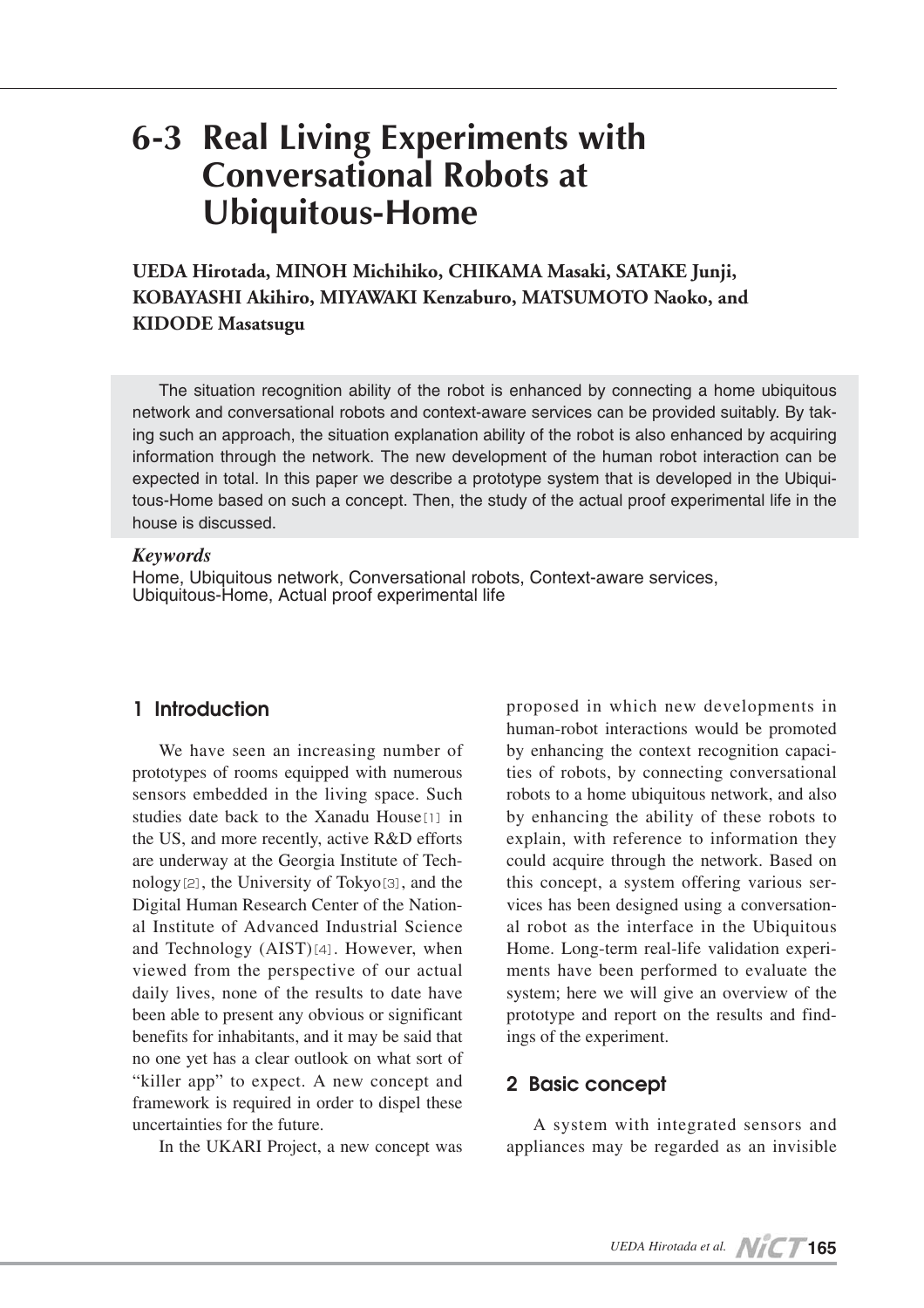type of robot. The basic concept for realizing services inside a Ubiquitous Home lies in offering previously unavailable services by creating a new form of interaction between humans and robots — specifically through cooperation between the invisible-type robot and the visible conversational robot. The information collected by the sensor groups deployed over the entire house will enhance the ability of the robot to recognize contexts, and this enhanced ability will feed back to a system that can provide context-aware services that make full use of the results of such context recognition. Further, the conversational robot's capacity for explanation will help establish a new working relationship between humans and robots.

In the UKARI Project, a mother-child metaphor has been proposed as an integral framework for the entire system of the Ubiquitous Home (Fig. 1)[5]. The house, which is an invisible type of robot, will autonomously control the appliances connected to the network based on the information obtained through the sensors. These functions have been designed along the lines of the metaphorical mother, who will warmly watch over the family and who will casually extend a helping hand when needed. The functions of a visible conversational robot having an independent body are designed according to the child metaphor, in which services are provided through conversations with the inhabitants and cooperation with its mother.



The adoption of this architecture will lead to an interface that engages in natural-language conversation, in turn enabling the provision of high-quality, context-aware services. The conversation between humans and the robots will not simply be limited to confirmation of the user's intent before executing a service, but will also involve the introduction of services which the user is unaware of through casual discussions, and responses to questions from the user after execution of services. These explanation functions may be expanded to create a mechanism by which the robot begins to learn the preferences of the user.

The Ubiquitous Home is an R&D facility as well as the site of validation testing. In order to shorten the construction schedule significantly, the facility was constructed inside a pre-existing building and not built separately as a stand-alone house. However, since weight was given to the actual proof experimental lives under extended-stay conditions, it featured two bedrooms, a living room, a dining room, a kitchen, a bathroom, and a lavatory. The entrance hall through which the residents enter and leave the Ubiquitous Home was also specially designed to allow the participants in the experiment to enter or leave the Home freely regardless of the time of day, in order to simulate as closely as possible daily life in a normal apartment, including commuting to work and attending school.

## **3 Overview of the Ubiquitous Home**

The Ubiquitous Home is equipped with a multitude of sensors and appliances. Pressure sensors (resolution of 180 mm × 180 mm) are installed below all floors, and it is possible to track the position and path of any given person. The infrared human-detection sensors installed above the doors to each room and near the floors of the hallways and kitchen provide powerful assistance in detecting the presence of people. Excluding the bedrooms, TV cameras and microphones are installed in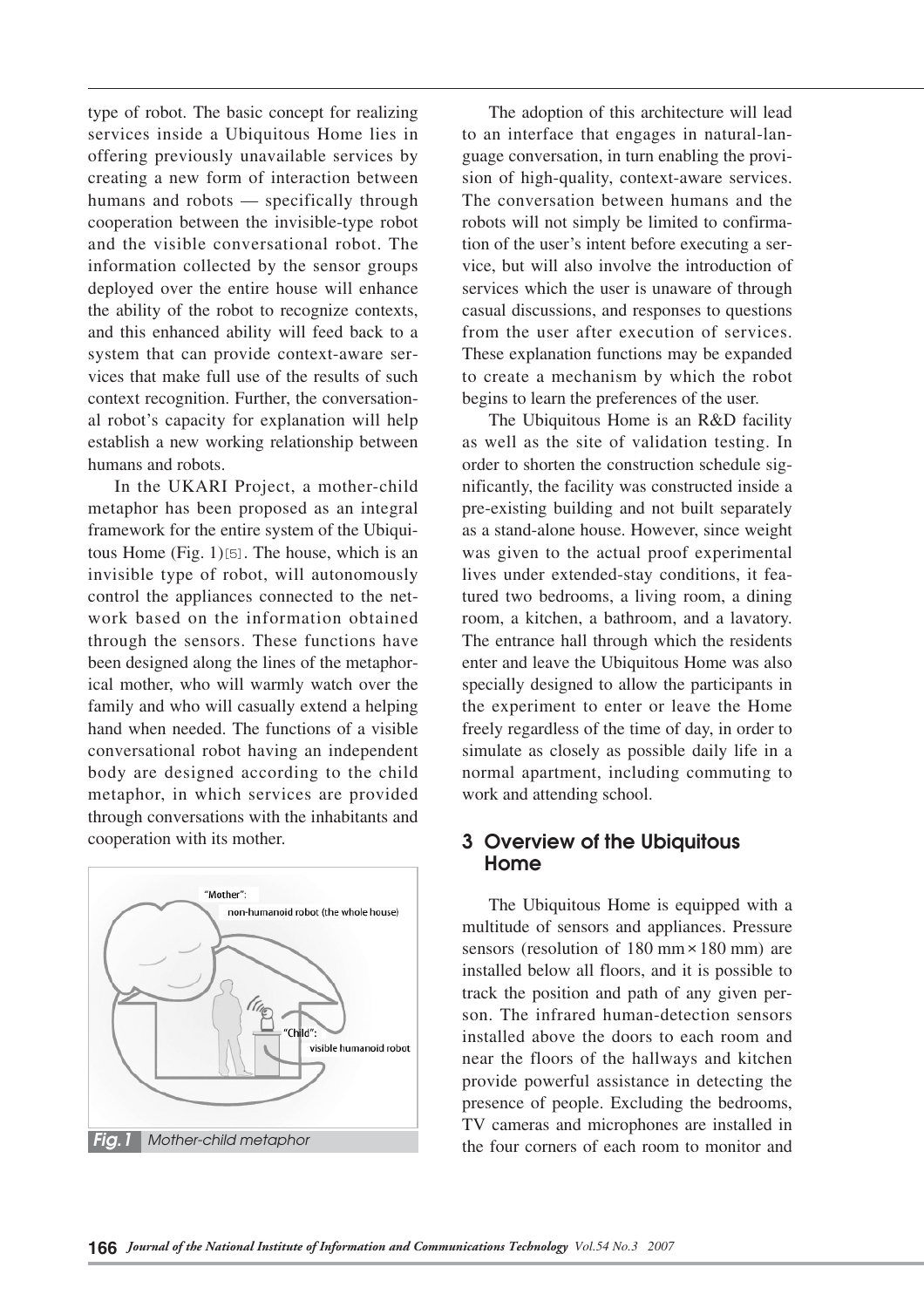simultaneously record the behavior and actions of the residents. Open/close sensors are installed in all doors, windows, cupboard doors, and drawers, and the bookshelf in the study is equipped with a photoelectric sensor to detect the placement and removal of objects. The sofas are installed with a seat sensor. Two types of RFID tag systems have been adopted: an area-type that detects the presence of tags in each room using a receiver installed in the ceiling, and a gate-type that detects the tags as they pass through the door to each room. A conversational robot has been placed in each room and in the entrance hall.

Figure 2 shows the arrangement of the appliances and sensors in the living room as an example, and Fig. 3 shows a scene from the kitchen while a resident is cooking. The





*cooking (photographed by the ceiling camera)*

kitchen counter is inlaid with glass covered with a special film on which images may be projected to enjoy cooking assistance from a conversational robot. All data collected by the sensors are relayed to the computer room adjacent to the living space and stored in the database. The video images captured by the ceiling camera may be retained for up to two months in the database at temporal resolution of five frames per second. The continuous voice and audio information collected by the ceiling and robot microphones may also be stored for two months in the database. Time stamp information containing the time of data collection is attached to all sensor data so that the required data may be quickly searched, displayed, and reproduced.

The data storage function has completely eliminated the need for direct or indirect contact between the participants of the real-life experiment and the researchers, and has guaranteed conditions under which the participants can conduct their daily lives naturally in the Ubiquitous Home during the extended real-life validation experiment. Researchers have also conducted interviews of the participants after the end of the experiment to review the required data.

# **4 Conversational interface robot**

The conversational interface robot (referred to as "Phyno"), which plays the role of the child in the mother-child metaphor, was designed based on the following concepts[6].

- Incapable of bipedal walking but placed in various positions instead
- Small enough to fit anywhere
- Body language will reproduce the cuteness of a child
- Voice recognition will take place using a built-in microphone

Since the robot should be of a size that will allow it to be placed anywhere in the house, the total height was limited to 25 cm, and the freedom of motion was set to 6, 3 for the head, 1 for each arm and 1 for the body. A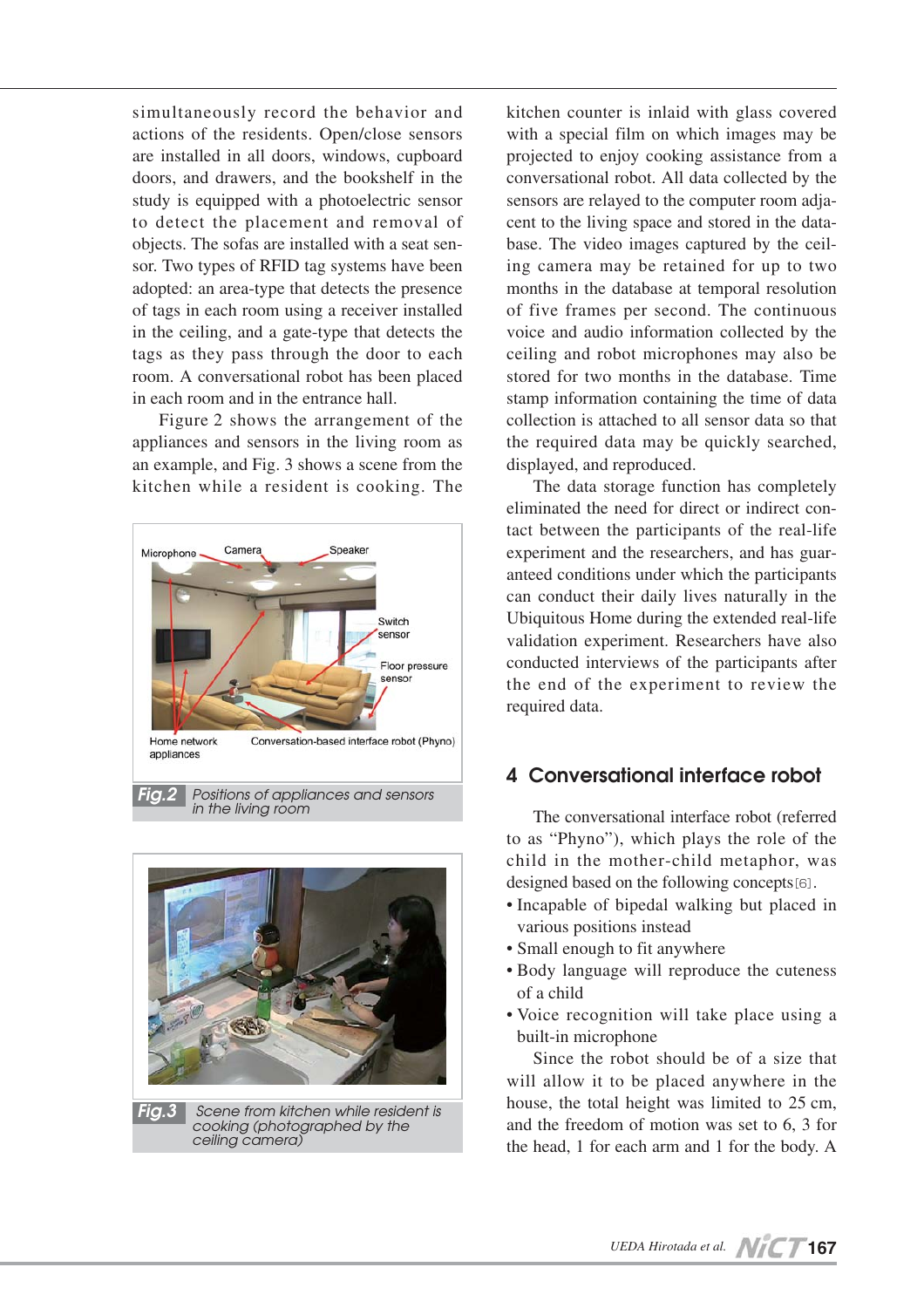full image of the Phyno prototype robot is shown in Fig. 4. A servo system for radio-controlled models and USB cameras were used to create a compact and lightweight body, as well as to reduce the costs of development.

The CCD camera, microphone, and speaker were selected as devices to interact with the user. We believed that having users wear a microphone or placing microphones for voice recognition separately from the robot would force the users to unnaturally alter their patterns of daily life. Thus, the voice recognition function had to be enabled using only the built-in microphone of the robot. Although it was not easy to ensure successful voice recognition using only the built-in microphone inside a room (where sounds from the TV or the kitchen are likely to interfere), we made it possible for the robot to accurately recognize a voice prompt spoken at a distance of approximately 50 cm, through fine-tuning of the audio model[7].

In the design of the human interface, it was important to present affordances such that the user was able to create and maintain a favorable mental model[8]. In the case of Phyno, the present conversational robot, it was feared that deficiencies in the present technologies for voice recognition and natural language communication would disappoint the



user. According to the literature[9], reasoning concerning physical phenomena such as objects falling down a slope becomes possible at 3 to 4 years of age. It has also been reported based on the results of observation that by that time, a child is capable of understanding the concept of category, at least to a certain degree. Thus, we have opted to incorporate these findings and set the age of Phyno, a fullbodied entity of the child metaphor, at 3 years old. In a conversation between the user and Phyno (who will continually refer to the database that has recorded all sensing data inside the Ubiquitous Home, in chronological order), the reasoning and categorical data-handling abilities of a 3- to 4-year old will be combined and expressed using the body language of a child. We hoped that this would create a mental model of the robot as a "clever child" who is highly knowledgeable of the sensor network and appliances in the minds of the user.

### **5 Context-aware services**

The Ubiquitous Home has been packaged with context-aware services for its residents under the framework presented in Fig 5. Some services are of the "invisible and autonomous type", such as the light switch service, which will turn off the lights when a user leaves the room; other services are executed through voice interaction with Phyno. Some examples of the latter are given below.

(1) Home appliance control

All remote-controlled functions of home electronic appliances such as light fixtures, air conditioners, and TV are included. (When deemed possible, user-dependent or contextdependent controls will also be provided.) (2) Forgotten items check

When the system judges that a user is leaving the house based on the results of floor sensor tracking, it will search the database to obtain information on the potential destination based on the schedule of the individual identified by the RFID tag, searches for the list of things taken by the user to the corresponding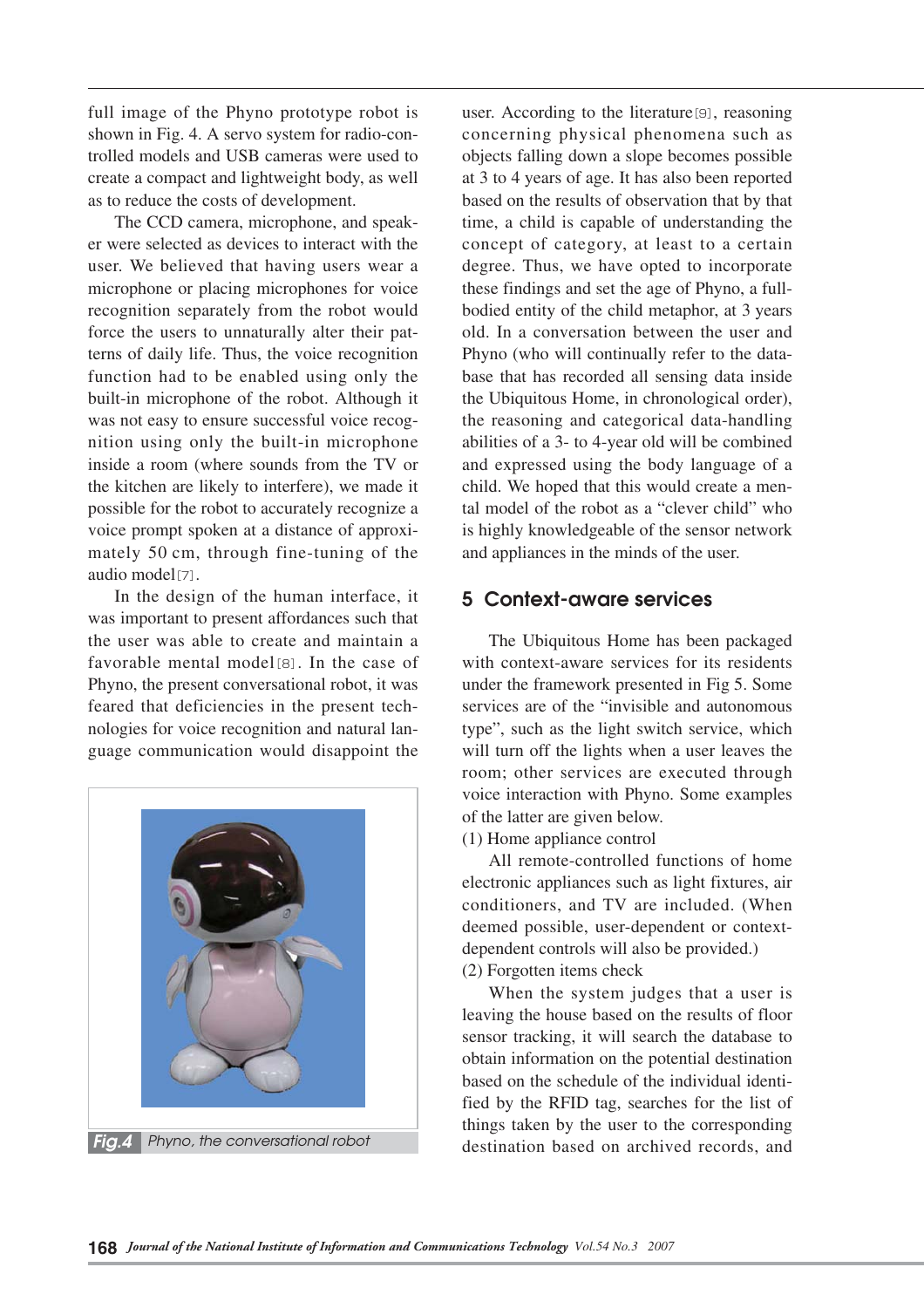

checks for items that may have been forgotten by sensing the tags attached to the belongings. (3) TV program recommendation function

In response to requests made in conversation or when a user approaches the TV, the robot recommends a currently broadcast or recorded program using the electronic TV program listing obtained through the network according to the past records of TV programs selected by the user or his or her entered preferences<sup>[10]</sup>.

### (4) Cooking recipe search

Using a mechanism called the word-association conversation[11], menus that may not have been conceived by the user alone will be selected from 1,000 recipes stored in the database.

(5) Washing machine cycle completion notice

When the washing machine has completed its cycle, the location of the user who must be notified is sought using the sensors, and the nearest functional element (speaker or screen) is used to provide the notification.

# **6 The robot's conversational strategy**

A child sometimes interrupts a conversation between adults (which he cannot totally understand), and when he does, he applies his association and reasoning abilities and his

knowledge to the fullest extent, interacting via speech while observing the reactions of the adults. When he judges that the reactions of the adults respond positively to the content of the speech he previously provided, the child will apply his association and reasoning abilities to try to continue that subject of conversation. Such a "playing-ball" conversation based on association is referred to as a word-association conversation and was incorporated into the robot's conversational system[12]. This style of conversation allows for the introduction of services to users that they were previously unaware of. The subject of conversation may veer off track due to incorrectly heard words, but it was believed that even misunderstandings could provide the user with helpful hints.

Another strategy is seen in the robot's explanation function. In a Ubiquitous Home, context-aware services are provided by sensing; service information and trigger events from one moment to the next are all collected into the distributed environment behavioral database (See Fig. 5). This log may be used to answer questions posed by the user. The explanation function was created using this log in combination with the user adaptive function. By adopting this conversational strategy, it becomes possible to create a framework in which a solution to a problem faced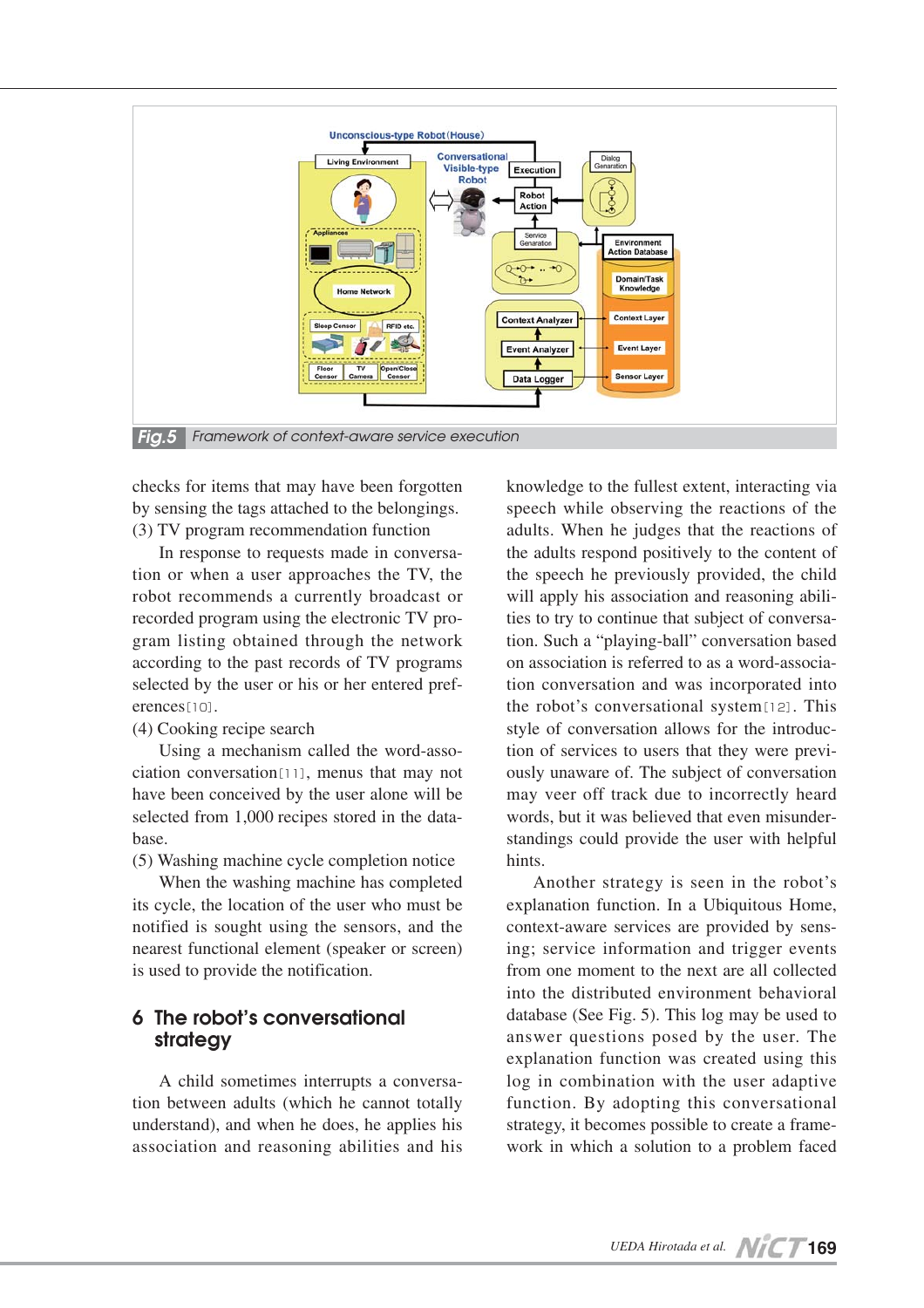

by the user is found by the robot by searching for information, based on the operational instructions from the network based on the context of the problem, the robot then provides the appropriate guidance to the user.

Figure 6 presents the architecture of the prototype voice interaction software. The user's speech is recognized by a speech recognition device with a large vocabulary, and input into a keyword assessment unit as a character string, where the speech will be categorized into one of three types and sent forward to the corresponding processor units. When a keyword is included in the service script (SS), the service executer will carry out the corresponding service. When the keyword is included in the domain-dependent knowledge, it is handed over to the association generator and a word- association conversation is exchanged with the user. If a corresponding keyword is not found, the robot parrots the user's words as feedback to the user that the word has been recognized, but that the robot cannot judge how to process the word, in an attempt to gain clarification from the user.

## **7 Actual proof experimental life and results**

In an actual proof experimental life, four families with different family structures and agegroup compositions were asked to spend a little over two weeks in the prototype Ubiquitous Home. At the start of their stay, they received a briefing on the sensors installed and the various services available. They were instructed to follow their regular routines in daily life, but were asked to refrain from using the remote controls of the home appliances and to operate them by voice interaction with the conversational robot instead. They were also asked to keep notes on whatever they noticed during their stay, and at the end of the two-week experiment, they were asked to return for a three-hour interview on another day.

The participants were selected from groups of families not related to the project who responded to a public announcement. The experiments were carried out after receiving approval from the biometrics-study ethics panel formed by NICT, after careful examination of the overview of research, the experimental facility and the instruments used, the psychological and mental stress on the participants, the method for obtaining written consent from the participants, and a method of data handling that would not violate the privacy of the participants.

The following are the major results of the experiment.

All participants replied that while they did not mind being observed by the built-in camera of the robot, they were uncomfortable with the ceiling camera and felt as though they were being watched. Also, all participants said that they felt some tension in the first three days and would constantly try to sit up straight and act normally, but after four days they relaxed and did not mind the ceiling camera.

As for the control of the TV, air conditioners, and lights by voice interaction with the robot, it took only about three days for the participants to become used to the style of speech that would increase the rate of successful voice recognition. At the start of the experiment, the recognition rate (calculated by the number of repeated requests) was  $20 - 30\%$ , while on the fourth day, the rate increased to  $80 - 90\%$ . As a result, the participants praised the service, saying that they were relieved of the effort of searching for the remote control, and that they would like to see all remote-controlled func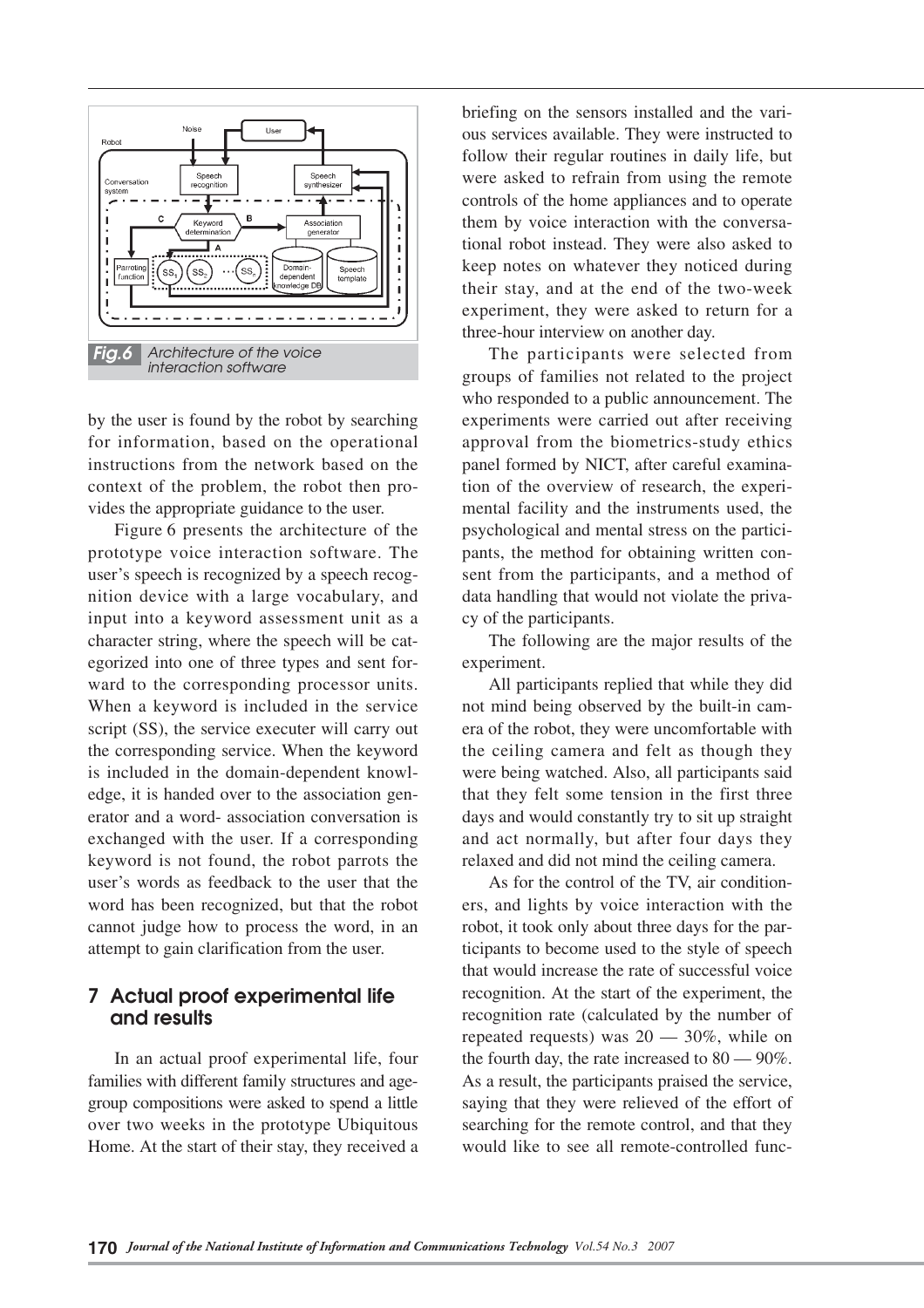tions to be integrated into the interactive voice control of the robot.

Some participants responded that they found the forgotten-items check service to be useful. However, in the present state, the sensitivity of the RFID reader is insufficient, and the bag containing the items must be held up against the tag reader for successful identification. The identification process also requires several tens of seconds. Improvements in RFID reader performance are thus eagerly awaited.

The evaluation of the washing machine cycle completion notice was divided. There were two housewives who answered that it was significantly helpful when they were busy.

The father of a three-year old stated that his child seemed to recognize that Phyno was the entity that had the control over the TV channels, and that he could use the real-bodied Phyno as a frightening character in disciplining the child.

A couple in their sixties who participated in the experiment commented that they were eager to return to the house from shopping as they were worried about Phyno. Some also said that they always watched the entire program when Phyno had recommended it. A young housewife noticed that the Phyno in the kitchen seemed to follow her instructions well, while the Phyno in the living room seemed to be more loyal to her husband. This is believed to be the result of humans learning to voice their requests appropriately with the robot in the respective rooms, but the report seems to be expressed in a manner suggesting that it was the robot that learned. Such examples were often observed in the present real-life experiment, and as reported in various references[13], this phenomenon stands as an important theme for the future, one that should be analyzed from the perspectives of whether robots are sentient or not, or whether humans may become emotionally attached to the robots that share in their lives.

# **8 Conclusions**

Through the UKARI Project, the authors have repeatedly asked what "killer apps" may be offered by such a system. We believe that an approach in which the daily patterns of each household and the preferences and habits of each user are quickly identified for daily and non-daily situations and services are adapted to each household or user is a more valid approach than trying to design a service which will be universally useful to all households. Thus, we have proposed a concept that will allow for the realization of previously unavailable services by creating a framework for cooperation between a home ubiquitous network and a conversational robot.

The present paper reported on a prototype conversational robot system and examples of context-aware services, in addition to the findings of a real-life validation experiment in which inhabitants actually spent two weeks inside a house equipped with such a system and services. The effectiveness and the potential of the present system have been confirmed through the prototype and experiments. These results lead us to conclude that a day will come when robots will truly be able to coexist with people and to understand their intentions. From this point forward, it is important that we continue to carry out experiments and deepen our understanding in this area, in addition to enhanced efforts at interdisciplinary research.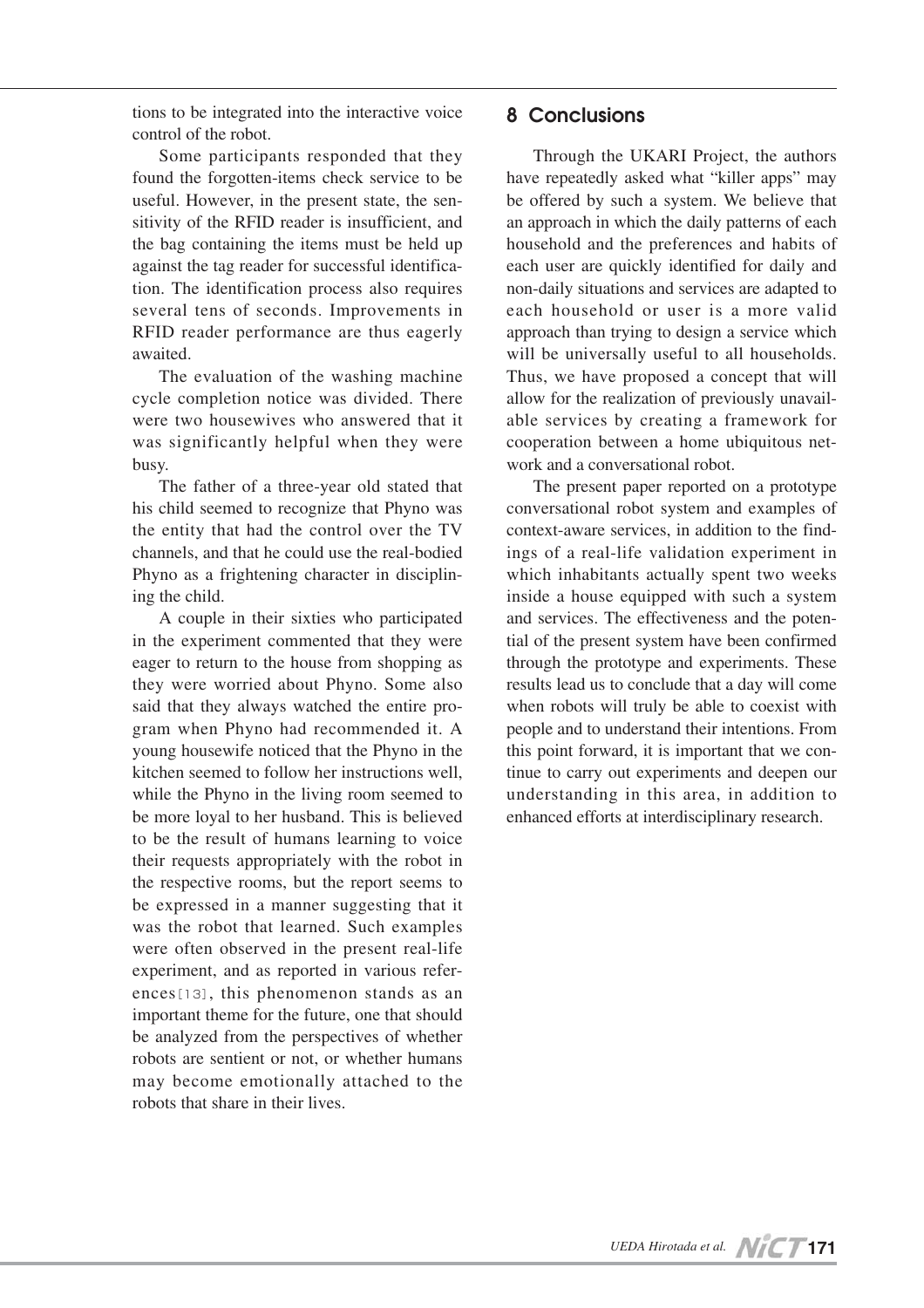### *References*

- 01 R. Mason, et al., "Xanadu: The Computerized Home of Tomorrow and How It Can Be Yours Today!", Acropolis Books, 1983.
- 2 C. D. Kidd, et al., "The Aware Home: A Living Laboratory for Ubiquitous Computing Research", In the Proceedings of the Second International Workshop on Cooperative Buildings - CoBuild'99. Position paper, 1999.
- 3 Taketoshi Mori, Hiroshi Noguchi, and Tomomasa Sato, "Sensing Room Room-Type Behavior Measurement and Accumulation Environment —", JRSJ Vol.23, No.6, pp.25-29, 2005. (in Japanese)
- 04 Yoshifumi Nishida, Yoichi Motomura, and Tatsuhiro Yamanaka, "Sensing and Modeling Everyday Life Behavior for Child Injury Prevention", 2006 IEICE General Conference, No.HK-1-5, pp.SS-9/SS-10, 2006. (in Japanese)
- 05 Hirotada Ueda, Jun Sato, Masaki Chikama, and Masatsugu Kidode, "Visible/Unconscious Robot Cooperation Mechanism — Mother-Child Metaphor —", The 28th Human Interface Society, Correspondences on Human Interface, Vol.6, No.3, pp.57-64, 2004.
- 06 Hirotada Ueda, Masaki Chikama, Junji Satake, Jun Sato, and Masatsugu Kidode, "A Prototyping of a Dialog Interface Robot at the Ubiquitous-Home", IPSJ Ubiquitous Computing Systems (UBI), No.2005- UBI-7(34), pp.239-246, 2005.
- 07 Ryuichi Nishimura, Masaki Chikama, Akihiro Kobayashi, Junji Satake, and Hirotada Ueda, "Speech and Noise Recognition for Dialogue Robot in Ubiquitous Home Network", IEICE Pattern Recognition and Media Understanding (PRMU), No.PRMU2005-59, pp.47-52, 2005.
- 08 D. A. Norman, "The Psychology of Everyday Things", Basic Books Inc., U.S., 1988.
- 09 Inui, Toshiro (eds.), "Ninchi hattatsu to shinka", Tokyo: Iwanami Shoten, pp.88-93, 2001. (in Japanese)
- 10 Seiji Tsuchiya, Junji Satake, Masaki Chikama, Hirotada Ueda, Kazumi Ohkura, Hiroshi Kano, and Masashi Yasuda, "A Study of Effectiveness of the TV Program Recommendation System", IPSJ Human Interface (HI), Vol.2006-HI-117, No.14, pp.95-102, 2006. (in Japanese)
- 11 Hirotada Ueda, Akihiro Kobayashi, Junji Satake, Masaki Chikama, Jun Sato, and Masatsugu Kidode, "Dialog Strategy for Interactive Robot Interface in Home Network", Trans. Of IPSJ, Vol.47, No.1, pp.87-97, 2006. (in Japanese)
- 12 Akihiro Kobayashi, Hirotada Ueda, Junji Satake, Masaki Chikama, and Masatsugu Kidode, "Real-life Experiments of the Dialogue Robot in the Home Ubiquitous Environment and an Evaluation of the Dialogue Strategy", Trans. Of IPSJ, Vol.48, No.5, pp.2023-2031, 2007. (in Japanese)
- 13 N. Matsumoto, et al., "The cognitive characteristics of communication with artificial agents", International Symposium on Advanced Intelligent Systems, pp.1269-1273, 2006.